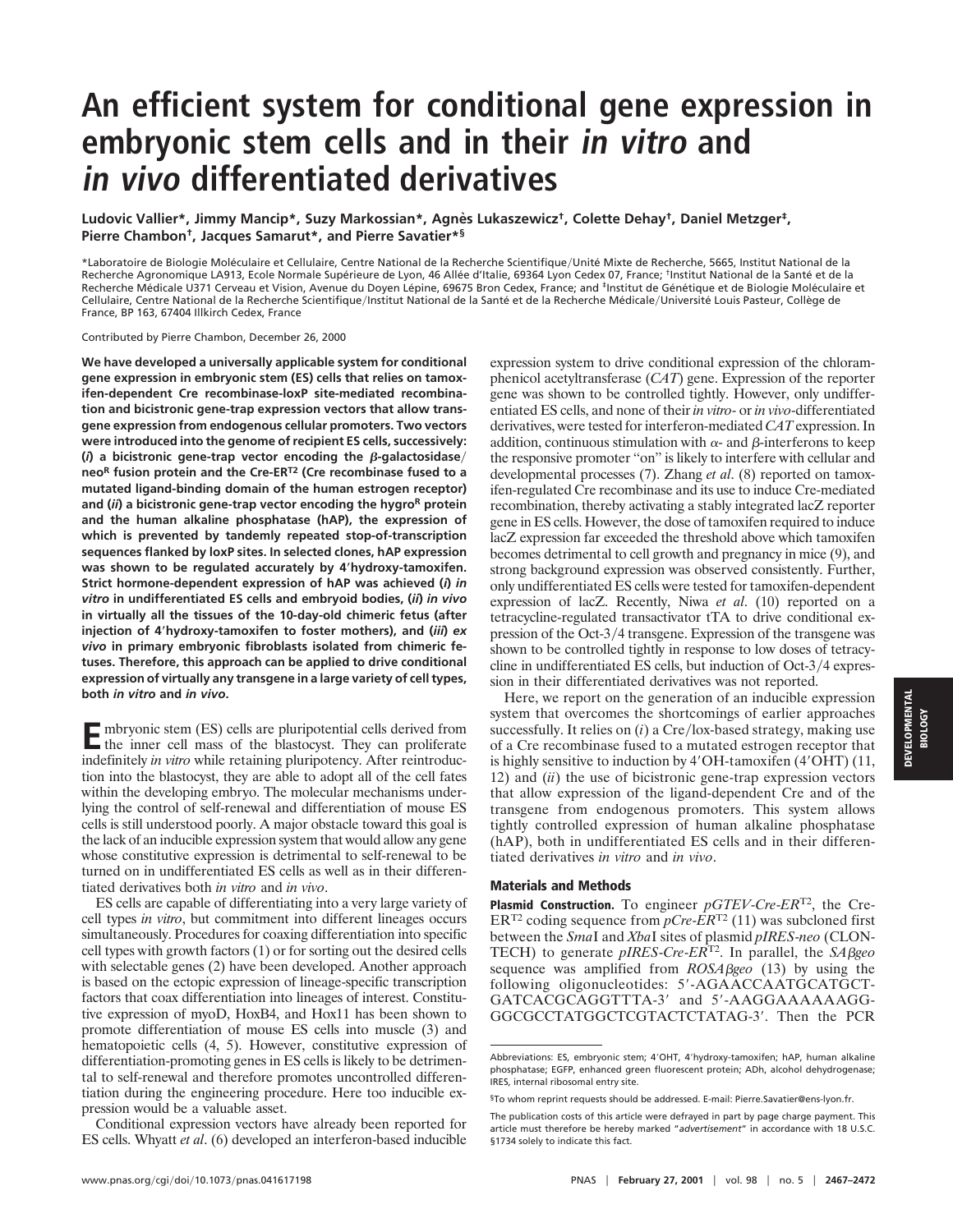product (3.7 kb) was subcloned between the *Spe*I and *Nsi*I sites of plasmid *pIRES*-*Cre*-*ER*T2 to generate *pGTEV*-*Cre*-*ER*T2.

To engineer *PGK*-*lox*-*STOP*-*lox*-*EGFP*, a 1.1-kb *Nhe*I–*Mlu*I fragment from pEGFP-C1 (CLONTECH) containing the enhanced green fluorescent protein (EGFP) coding sequence was subcloned between the *Hin*dIII and *Xba*I sites in *pYS3* (14).

To engineer *pCAG*-*lox*-*STOP*-*lox*-*ADh*, a 2.5-kb *Sal*I–*Xho*I fragment encompassing the *CAG* promoter in *pHPCAG* (15) was subcloned into the *Sal*I site in *pBSK* to generate *pCAG*. In parallel, the 2.0-kb *Nde*I insert containing *loxP*-*pgk*-*neo*<sup>r</sup> -*pA*-*pAloxP* (see above) was subcloned into the *Eco*RI site in *pCAG* to generate *pCAG*-*lox*-*STOP*-*lox*. A 1.0-kb *Xho*I–*Eco*RI fragment encompassing the alcohol dehydrogenase (ADh) coding sequence in *pRC*-*CMV*TM-*ADH*-*DRO*-*SV40*-*Neo* plasmid (16) was subcloned into the *Xba*I site in *pCAG*-*lox*-*STOP*-*lox* to generate *pCAG*-*lox*-*STOP*-*lox*-*ADh*.

To engineer *pIGTE2*, a 0.3-kb *Spe*I–*Hin*dIII fragment encompassing the splice acceptor (SA) in *ROSA*b*geo* was subcloned between the *Spe*I and *Hin*dIII sites in *pIRES*-*Cre*-*ER*T2 to generate *pSA*. In parallel, the plasmid *pT102* (a generous gift from T. Lamonerie, Ecole Normale Supérieure, Lyon, France) was digested with *Eco*RI and *Bst*EII and religated to eliminate a sequence encoding *tk* driven by the *pgk* promoter. The resulting plasmid was digested with *Nde*I, and the 2.0-kb *Nde*I insert containing *loxP*-*pgk*-*neo*<sup>r</sup> -*pA*-*pA*-*loxP* was subcloned between the *Eco*RI and *Xho*I sites in *pSA* to generate the *pSA*-*lox*-*STOP*-*lox* plasmid. A 2.0-kb *Bam*HI fragment containing the full coding sequence of the hygro<sup>r</sup> –EGFP fusion protein from *pHyg*-*EGFP* (CLONTECH) was subcloned between the *Apa*I and *Nco*I sites in *pSA*-*lox*-*STOP*-*lox* to generate *pIGTE2*. To engineer *pIGTE2 hAP*, a 2.7-kb *Sal*I–*Spe*I fragment encompassing the *IRES*-*hAP* coding sequence in *pHW3* (17) was subcloned into the *Xba*I site in *pIRES*-*hyg* (CLONTECH). The resulting plasmid (*pIRES*-*hyg*-*IRES*-*hAP*) was digested with *Bgl*II and *Xho*I, and the 2.7-kb insert containing *IRES*-*hAP*-*pA* was subcloned into the *Xba*I site in *pIGTE2* to generate *pIGTE2*-*hAP*.

**ES Cell Culture and Manipulation.** ES cells (ENS cell line; ref. 18) were maintained routinely on feeder cells (γ-irradiated *hygro* and *neo* primary fibroblasts) in medium supplemented with human leukemia inhibitory factor. For isolation of genetically engineered cells,  $5 \times 10^6$  cells were electroporated with 30  $\mu$ g of linearized plasmid at  $0.26 \text{ kV}$  and  $960 \mu \text{F}$  in a 0.4-cm cuvette and then selected in the presence of G418 (200  $\mu$ g/ml) or hygromycine B (80  $\mu$ g/ml) for 8 days. Drug-resistant colonies were transferred individually into 96-well microtiter plates, expanded, and frozen. To detect Cre activity in transient-expression assays, ES cells were transfected by using calcium phosphate precipitation (19). Detection of Cre activity was performed after 48 h as described in *Gene Expression and Histological Analyses*. ES cells were induced to differentiate either by incubation with  $10^{-6}$  M retinoic acid for 2 days or culture onto nonadherent Petri dishes (105 cells in 50 ml of leukemia inhibitory factor-deprived culture medium) for 7–14 days to allow the formation of embryoid bodies. 4'OHT (Calbiochem) was dissolved in ethanol (100 mM) and added to culture medium for the time and concentration indicated.

**Chimera Generation, Tamoxifen Injection, and Primary Culture.** Chimeras were produced by ES-cell injection into C57bl/6 blastocysts. 4 $'$ OHT was dissolved in ethanol (100 mg/ml) and mixed with sunflower oil by sonication (final concentration  $10 \text{ mg/ml}$ ) before i.p. injection. Primary fibroblasts were prepared from individual chimeras as described (20). Preparation of primary fibroblasts was cultured in 200  $\mu$ g/ml G418 and 80  $\mu$ g/ml hygromycine B for 7 days to kill host-derived fibroblasts.

**Gene Expression and Histological Analyses.** Histochemical staining for  $\beta$ -galactosidase activity in cultured cells, tissue sections, and visceral yolk sac was carried out with 5-bromo-4-chloro-3-indolyl  $\beta$ -D-galactoside as described (21). Histochemical staining for ADh was carried out as described (16). Histochemical staining for hAP activity in cultured cells, tissue sections, and whole-mount embryos was carried out as described (22). Quantification of hAP activity in protein lysates was carried out by using the AP substrate kit (Bio-Rad). Quantification of EGFP-expressing cells was performed by fluorescence-activated cell sorting (FACS).

## **Results**

**Design of Tamoxifen-Controlled Inducible Expression System in ES Cells.** The system that we have established makes use of a Cre recombinase fused to the ligand-binding domain (LBD) of the human estrogen receptor (called Cre-ER<sup>T2</sup>). The recombinase is activated by 4'OHT but not by endogenous estrogens because of specific point mutations in the LBD (11, 12). A DNA fragment containing transcription termination signals flanked by loxP sites is inserted between the promoter and the transgene, thereby preventing its transcription. Activated Cre induces deletion of this DNA fragment and allows transgene expression. This system has been used successfully to drive 4'OHT-dependent expression of several genes in transgenic mice (12, 23–26). The system that we designed specifically for ES cells has two important features:  $(i)$  it makes use of the ligand-dependent recombinase Cre-ER<sup>T2</sup>, which is approximately 10-fold more sensitive to 4 $'$ OHT induction than the original Cre-ER<sup>T</sup> (11, 12), and (*ii*) it makes use of bicistronic gene-trap expression vectors that allow expression of the ligand-dependent Cre and the reporter gene, both driven off of cellular promoters. By using this strategy, we aim to achieve robust and stable expression of  $Cre-ER^{T2}$  and the reporter gene in ES cells. A double-step engineering procedure was implemented to generate this system: (*i*) engineering ES cell lines to stably express Cre-ERT2 (*GTEV*-ES cells) and (*ii*) engineering GTEV ES cell lines to express a reporter transgene conditionally in response to 4'OHT ( $\overline{GTEV}\cdot \overline{IGTE}$  ES cells).

**Generation of ES Cell Lines Stably Expressing Cre-ERT2 and lacZ (GTEV-ES cells).** The construct used to drive stable expression of Cre-ERT2, *pGTEV*-*Cre*-*ER*T2 (GTEV, *g*ene-*t*rap *e*xpression *v*ector), is shown in Fig. 1*A*. It carries, downstream of the *LacZneomycin*-*phosphotransferase* fusion gene (b-*geo*), the *Cre*-*ER*T2 coding sequence fused to the IRES of the encephalomyocarditis virus. After integration downstream of an endogenous promoter,  $\beta$ -geo and Cre-ER<sup>T2</sup> are likely to be coexpressed from a single transcript. ENS ES cells were electroporated with the *pGTEV*-*Cre*-*ER*T2 gene-trap vector. Individual G418<sup>R</sup> clones (110) were screened for three criteria: (*i*) stable and robust expression of  $\beta$ -galactosidase in undifferentiated ES cells and in 14-day-old embryoid bodies, (*ii*) widespread distribution of  $\beta$ -galactosidase-positive cells in the 8-day-old embryo after aggregation with morulaes, and *(iii)* 4<sup>'</sup>OHT-dependent expression of EGFP after transient transfection of ES cells with the *pPGK*-*lox*-*STOP*-*lox*-*EGFP* reporter plasmid (transient expression of EGFP depends on Cre recombinase-mediated recombination in transfected cells; Fig. 1*B*). Six clones were selected by using this triple assay (Table 1). All six clones display few EGFP-positive cells before treatment with  $4'OHT$  (0.04– 0.22%), and their number increases by a factor of 3–9 (0.20–  $0.91\%$ ) after treatment with hormone. 4'OHT-dependent Cre activity in undifferentiated ES cells was demonstrated conclusively by transfecting the six GTEV clones with the *pCAG*-*lox*-*STOP*-*lox*-*ADh* reporter plasmid (Fig. 1*B*). All display a marked  $increase$  in the ADh-positive/ADh-negative cells ratio in the presence of 49OHT (Table 1). Control experiment with *pCAG*-*ADh*, a plasmid that expresses ADh constitutively, returns similar ratios of ADh-positive/ADh-negative cells, indicating that Cre activity is not rate-limiting in GTEV clones (data not shown). GTEV clones that do not express  $\beta$ -galactosidase do not display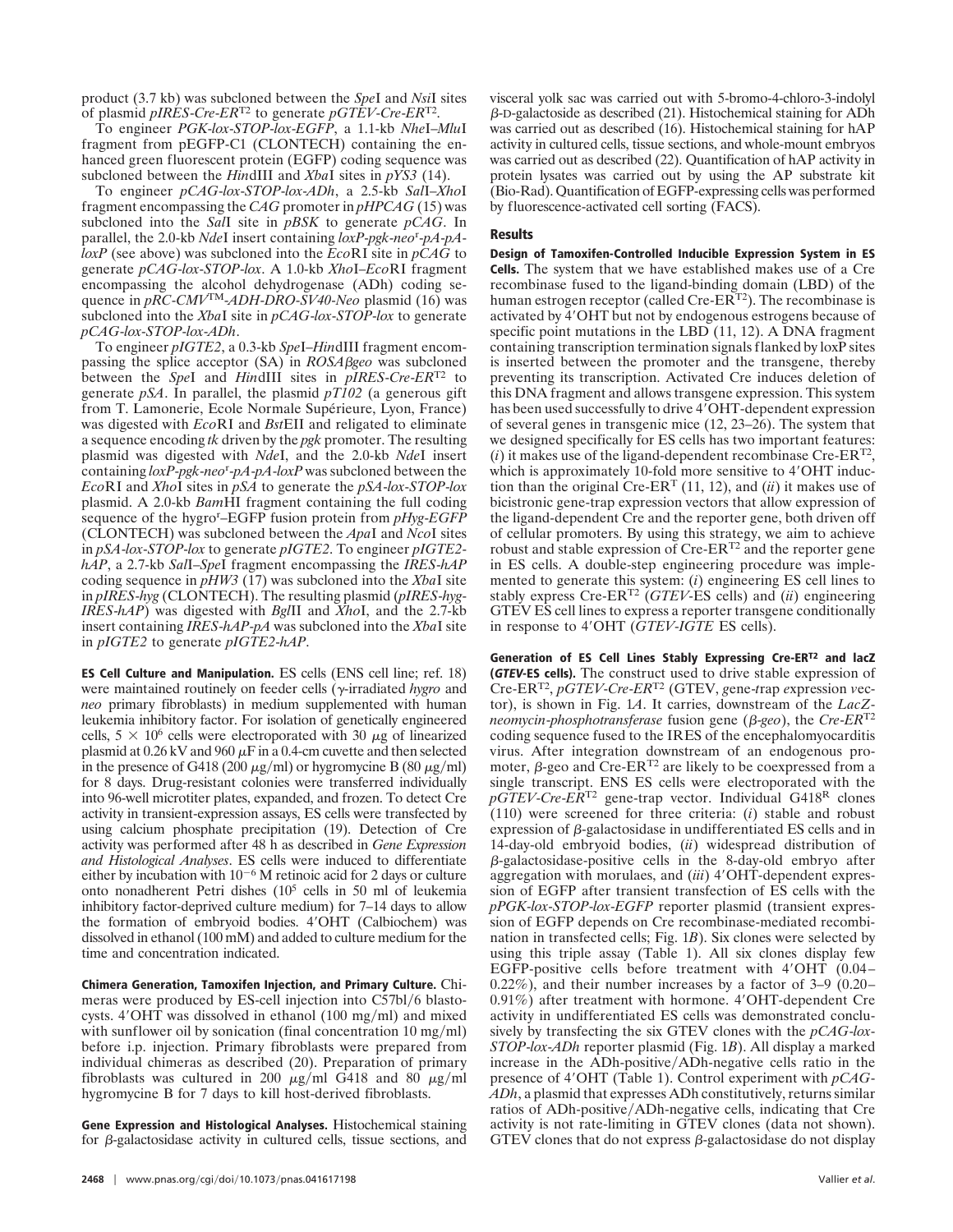

**Fig. 1.** Generation of GTEV ES cells stably expressing *pGTEV*-*Cre*-*ER*T2. (*A*) Structure of the bicistronic gene-trap expression vector *pGTEV*-*Cre*-*ER*T2. SA, adenovirus major late-transcription splice acceptor; b*-geo*, *LacZ–neomycin phosphotransferase* fusion gene conferring resistance to G418 and expression of  $\beta$ -galactosidase; *Cre-ER*<sup>T2</sup>, gene encoding the ligand-dependent Cre recombinase Cre-ER<sup>T2</sup>; IRES, internal ribosomal entry site of the encephalomyocarditis virus; STOP, transcription termination from simian virus 40. (*B*) Structure of the *pPGK-lox-STOP-lox-EGFP* and *pCAG-lox-STOP-lox-ADh* reporter plasmids. CAG, cytomegalovirus/chicken  $\beta$ -actin fusion promoter; PGK, promoter of the mouse *pgk-1* gene; STOP, transcription termination from simian virus 40; *STOP*, transcription termination from the mouse *pgk-1* gene. (*C* and *D*) Histochemical analysis of  $\beta$ -galactosidase expression in undifferentiated ES cells from clone GTEV49 (*C*) and in 14-day-old embryoid bodies made from GTEV49 ES cells (*D*). (*E* and *F*) Histochemical analysis of Cre activity in undifferentiated ES cells from clone GTEV49. To detect Cre activity, GTEV49 ES cells were transfected with the *pCAG-lox-STOP-lox-ADh* reporter plasmid in the presence of 1  $\mu$ M 4'OHT (*F*) or in vehicle alone (*E*). Cells were harvested after 48 h and processed for detection of ADh activity. (*G*) Histochemical analysis of  $\beta$ -galactosidase expression on a sagittal section of transgenic fetus tgGTEV49 at 13 days of gestation. [Scale bars = 10  $\mu$ M (*E* and *F*) and 100  $\mu$ M (*C* and *D*).]

any Cre activity in the transient-expression assay (data not shown), indicating that  $\beta$ -galactosidase expression reflects 4'OHT-dependent Cre activity in GTEV cells.



Fig. 2. Generation of GTEV/IGTE ES cells accurately regulating expression of the *hAP* reporter gene. (*A*) Structure of the bicistronic gene-trap expression vector *pIGTE2*-*hAP*. SA, adenovirus major late-transcription splice acceptor; *hygro*<sup>r</sup> -*EGFP*, fusion gene encoding resistance to hygromycine B and expression of EGFP; *hAP*, gene encoding hAP; IRES, internal ribosomal entry site of the Moloney murine leukemia virus; STOP, transcription termination from simian virus 40; *STOP*, transcription termination from the mouse *pgk*-*1* gene. (*B*–*E*) Histochemical analysis of hAP activity in undifferentiated ES cells (*B* and *C*) and 8-day-old embryoid bodies (*D* and *E*) cultured with 4'OHT (1  $\mu$ M, 48 h; *C* and *E*) or with vehicle alone (*B* and *D*). (Scale bars = 100  $\mu$ M.)

Four clones (GTEV-49, -55, -70, and -85) that display the strongest expression of  $\beta$ -galactosidase and the highest induction of Cre activity were selected for further studies. Data obtained with clone GTEV49 are shown in Fig. 1 *C*–*F*. Chimeric mice were generated from each one of these four clones. The stability of the b*geo*-*CreER*T2 expression in the major differentiated cell types was assessed by means of  $\beta$ -galactosidase-expression analysis in the

**Table 1. Characterization of G418R ES cell clones generated by electroporation with** *pGTEV-Cre-ERT2* **for lacZ expression and Cre-ERT2 activity**

|                      | LacZ expression                                    | LacZ expression<br>in embryoid<br>bodies (14 | Distribution<br>of<br>$LacZ-$<br>expressing<br>cells in | ES cells expressing EGFP after<br>transfection with<br>pCAG-lox-STOP-lox-EGFP* |                                          |                          | ES cells expressing<br>ADh after<br>transfection with<br>pCAG-loxSTOPlox-<br>ADh <sup>†</sup> |                        | Pattern of LacZ<br>expression in tgGTEV<br>transgenic lines |                 |                 |
|----------------------|----------------------------------------------------|----------------------------------------------|---------------------------------------------------------|--------------------------------------------------------------------------------|------------------------------------------|--------------------------|-----------------------------------------------------------------------------------------------|------------------------|-------------------------------------------------------------|-----------------|-----------------|
| <b>GTEV</b><br>clone | in ES cells<br>$(+++, strong)$<br>$++$ , moderate) | days) $(+++,$<br>strong; $++$ ,<br>moderate) | aggregation<br>chimeras (at<br>E8)                      | $-4'$ OHT.<br>$\%$                                                             | $+4'$ OHT. <sup>‡</sup><br>$\frac{0}{0}$ | $% +4'OHT$<br>$% -4'OHT$ | $-4'$ OHT                                                                                     | $+4'$ OHT <sup>+</sup> | E8                                                          | E <sub>10</sub> | E <sub>13</sub> |
| GTEV09               | $+++$                                              | $+++$                                        | Ub.                                                     | 0.07                                                                           | 0.20                                     | 2.8                      |                                                                                               | $+++$                  |                                                             |                 |                 |
| GTEV39               | $+++$                                              | mosaic                                       | Ub.                                                     | 0.06                                                                           | 0.23                                     | 3.8                      | $+$                                                                                           | $+++$                  |                                                             |                 |                 |
| GTEV49               | $+++$ §                                            | $+ + + 1$                                    | Ub.                                                     | 0.04                                                                           | 0.34                                     | 8.5                      | $-\ $                                                                                         | $+++***$               | Ub.                                                         | Ub.             | $Ub.*$          |
| GTEV55               | $++$                                               | $++$                                         | Ub.                                                     | 0.04                                                                           | 0.35                                     | 8.7                      | $\overline{\phantom{0}}$                                                                      | $+++$                  | Ub.                                                         | Ub.             | Ub.             |
| GTEV70               | $+++$                                              | mosaic                                       | Ub.                                                     | 0.08                                                                           | 0.47                                     | 5.9                      | $+$                                                                                           | $+++$                  | Ub.                                                         | mosaic          | mosaic          |
| GTEV85               | $+++$                                              | mosaic                                       | Ub.                                                     | 0.22                                                                           | 0.91                                     | 4.1                      | $^{+}$                                                                                        | $+++$                  | Ub.                                                         | mosaic          | none            |

\*The percentage of EGFP-expressing cells is measured by FACS.

†ADh-expressing cells are identified by *in situ* histochemistry.

§Shown in Fig. 2*C*;

¶Shown in Fig. 2*D*.

\ Shown in Fig. 2*E*.

\*\*Shown in Fig. 2*F*.

††Shown in Fig. 2*G*. Ub, ubiquitous; E8, E10, and E13, 8th, 10th, and 13th day of gestation, respectively.

 $\pm$ 1  $\mu$ M, 48 h.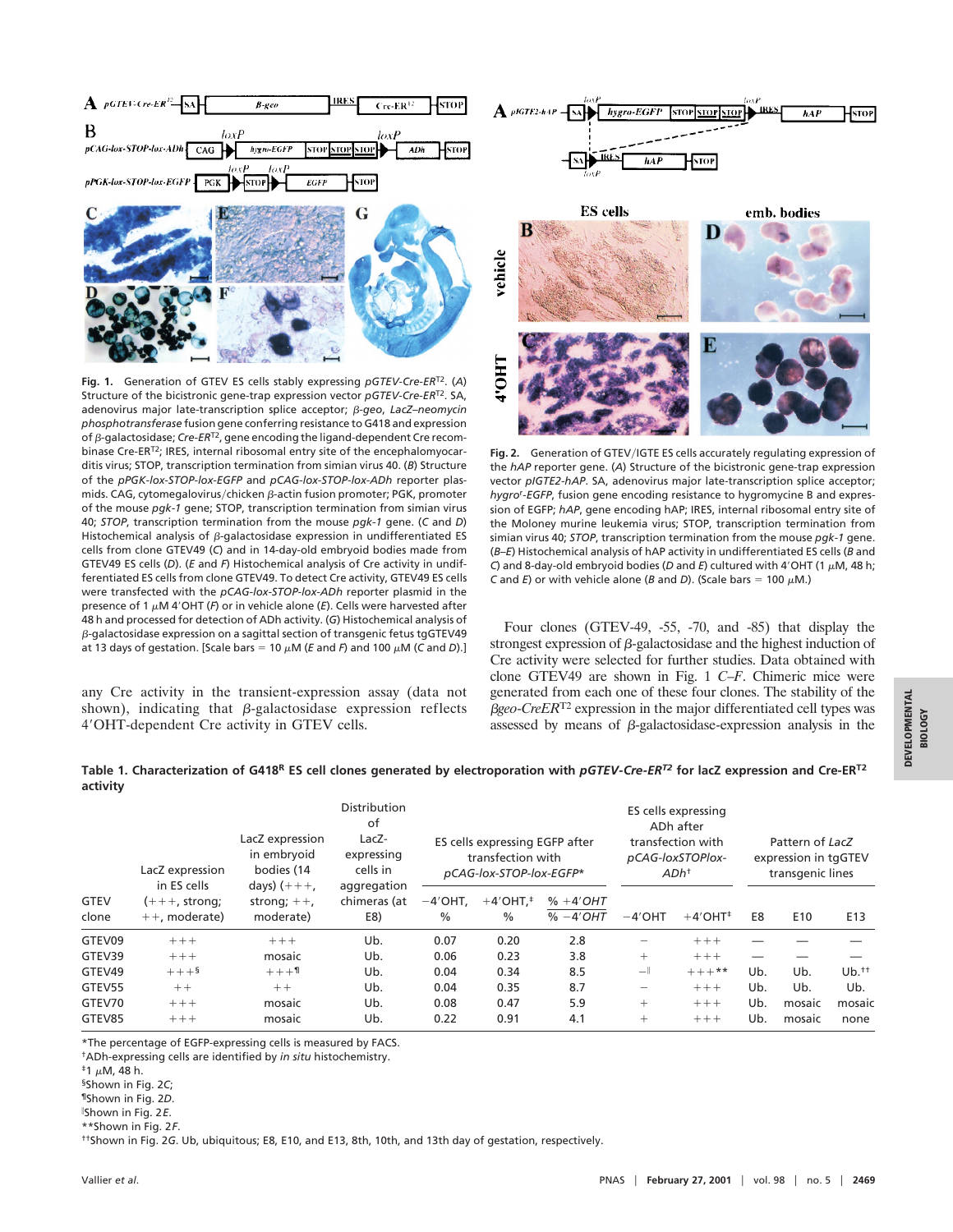|                    |                | Dosage of hAP in cell lysates |                                | Expression of hAP                                        | Expression of hAP**<br>in chimeras at E10<br>(in situ histochemistry) |  |
|--------------------|----------------|-------------------------------|--------------------------------|----------------------------------------------------------|-----------------------------------------------------------------------|--|
| GTEV/IGTE<br>clone | $-$ OHT (OD)   | $+$ OHT $\parallel$ (OD)      | $+$ OHT<br>Induction<br>$-OHT$ | in 8-day-old embryoid bodies<br>(in situ histochemistry) |                                                                       |  |
| $49 - 30$          | 1539           | 769                           |                                | <b>ND</b>                                                | <b>ND</b>                                                             |  |
| 49-33*             | 15             | 96                            | 7                              | $++++$                                                   | <b>ND</b>                                                             |  |
| 49-110*            | 4 <sup>†</sup> | $157*$                        | 39                             | $+++$ §                                                  | $+++11$                                                               |  |
| 49-113             | 62             | 177                           | 3                              | <b>ND</b>                                                | <b>ND</b>                                                             |  |
| 49-126             | 1280           | 1099                          |                                | <b>ND</b>                                                | <b>ND</b>                                                             |  |
| 49-134             | 104            | 57                            |                                | <b>ND</b>                                                | <b>ND</b>                                                             |  |
| 49-143             | 910            | 999                           | 1.1                            | <b>ND</b>                                                | <b>ND</b>                                                             |  |
| 49-146*            | 0              | 150                           | $\infty$                       |                                                          | <b>ND</b>                                                             |  |
| 49-160             | 0              | 21                            | $\infty$                       | <b>ND</b>                                                | <b>ND</b>                                                             |  |
| 49-162             | 24             | 31                            | 1.3                            | <b>ND</b>                                                | <b>ND</b>                                                             |  |
| 49-181             | 29             | 15                            |                                | ND.                                                      | <b>ND</b>                                                             |  |
| 49-184*            | 15             | 271                           | 18                             | $++++$                                                   | <b>ND</b>                                                             |  |
| 49-185             | 0              | 32                            | $\infty$                       | ND                                                       | <b>ND</b>                                                             |  |
| $85 - 1$           | 402            | 263                           |                                | ND                                                       | <b>ND</b>                                                             |  |
| $85 - 12$          | 24             | 93                            | 3.9                            | <b>ND</b>                                                | <b>ND</b>                                                             |  |
| $85 - 39$          | 63             | 87                            | 1.4                            | <b>ND</b>                                                | <b>ND</b>                                                             |  |
| $85 - 47$          | 108            | 113                           | 1                              | <b>ND</b>                                                | <b>ND</b>                                                             |  |
| $85 - 101$         | 5              | 26                            | 5.2                            | <b>ND</b>                                                | <b>ND</b>                                                             |  |
| $85 - 149*$        | 0              | 332                           | $\infty$                       | $++++$                                                   | $+++++$                                                               |  |
| $85 - 150$         | 21             | 44                            | 2.1                            | <b>ND</b>                                                | <b>ND</b>                                                             |  |

**Table 2. Characterization of GTEV**y**IGTE clones generated by electroporation of GTEV49 and GTEV85 ES cells with** *pIGTE2-hAP*

 $1111111111111$ , strong/very strong induction of hAP expression;  $-$ , no induction of hAP expression; ND, not determined; OD, optic density at 420 nM.

\*Indicates clones selected for strong induction of hAP expression in response to 4'OHT treatment.

†Shown in Fig. 3*B*.

‡Shown in Fig. 3*C*.

§Shown in Fig. 3*E*.

¶Shown in Fig. 5*D*.

 $\parallel$ +4'OHT (1  $\mu$ M, 48 hours).

 $*+4'$ OHT (1 mg i.p.).

developing  $F_1$  progeny (between 8th and 13th day of gestation). Of the four transgenic lines analyzed, two (tgGTEV49 and tgGTEV55, derived from GTEV49 and GTEV55 ES cells) display ubiquitous expression of  $\beta$ -galactosidase throughout the developmental period analyzed (Table 1 and Fig. 1*G*). In contrast, tgGTEV70 and tgGTEV85 embryos (derived from GTEV70 and GTEV85 ES cells) display mosaic patterns of  $\beta$ -galactosidase expression from 10 days of gestation onward (Table 1).

Two Cre-ERT2-expressing GTEV cell lines were selected for the subsequent generation of stable ES cell lines conditionally expressing a reporter transgene: (*i*) GTEV49, which is characterized by ubiquitous albeit moderate expression of *lacZ*-*Cre*-*ER*T2, and (*ii*) GTEV85, which is characterized by a stronger expression of *lacZ*-*Cre*-*ER*T2, although this expression appears to be down-regulated in the midgestation embryo.

**Generation of ES Cell Lines Conditionally Expressing the Reporter hAP Gene (GTEV/IGTE-ES cells).** To determine whether the GTEV ES cell lines are able to regulate the expression of a transgene in response to 4'OHT, GTEV49 and GTEV85 ES cells were electroporated with the gene-trap vector *pIGTE2*-*hAP* (Fig. 2*A*). *pIGTE2*-*hAP* (IGTE, *i*nducible *g*ene *t*rap *e*xpression) carries the hAP coding sequence fused to the IRES of the Moloney murine leukemia virus (17). After integration downstream of an active promoter, transcription of *hAP* is prevented by a loxP-flanked intervening cassette containing the *hygro*<sup>r</sup> –*EGFP* fusion gene followed by three tandemly repeated transcriptional termination sequences. Individual hygro<sup>R</sup> clones (190) were assayed for expression of hAP after treatment with 4'OHT (1  $\mu$ M, 48 h). Of the 190 clones, 172 (90%) display no expression of hAP after induction by 4'OHT (not shown); 15 clones display expression of hAP that does not depend

on, or is activated weakly by, 4'OHT (Table 2). Five clones ( $\approx$ 3%) display strong 4'OHT-dependent expression of hAP with levels of induction ranging from 7-fold to  $\infty$ . Among them, clones 49–146 and 85–149 display no background expression of hAP and strong activation of expression after treatment with 4'OHT. Although a *hygro*<sup>r</sup> –*EGFP* fusion gene was cloned between the two loxP sites, EGFP expression was not detected in any clone before treatment with 4'OHT. Each of the five 4'OHT-responsive clones was tested for hormone-dependent expression of hAP after differentiation into embryoid bodies. All clones but one (49–146) display strong activation of  $hAP$  expression in response to 1  $\mu$ M 4'OHT for 48 h



**Fig. 3.** Dose- and time-dependent activation of hAP expression in GTEV49- IGTE110 ES cells. Undifferentiated  $(A)$  or differentiating  $(10^{-6}$  M retinoic acid for 2 days before addition of 4'OHT) (*B*) ES cells were treated with 10, 100, or 1,000 nM 4'OHT (+OHT) for 24, 48, and 72 h or with vehicle alone ( $-$ OHT) for 72 h. hAP activities in protein lysates were analyzed at 72 h in every experimental condition. OD, optic density at 420 nM;  $+$ LIF (leukemia inhibitory factor), undifferentiated ES cells; +RA, retinoic acid-induced cells.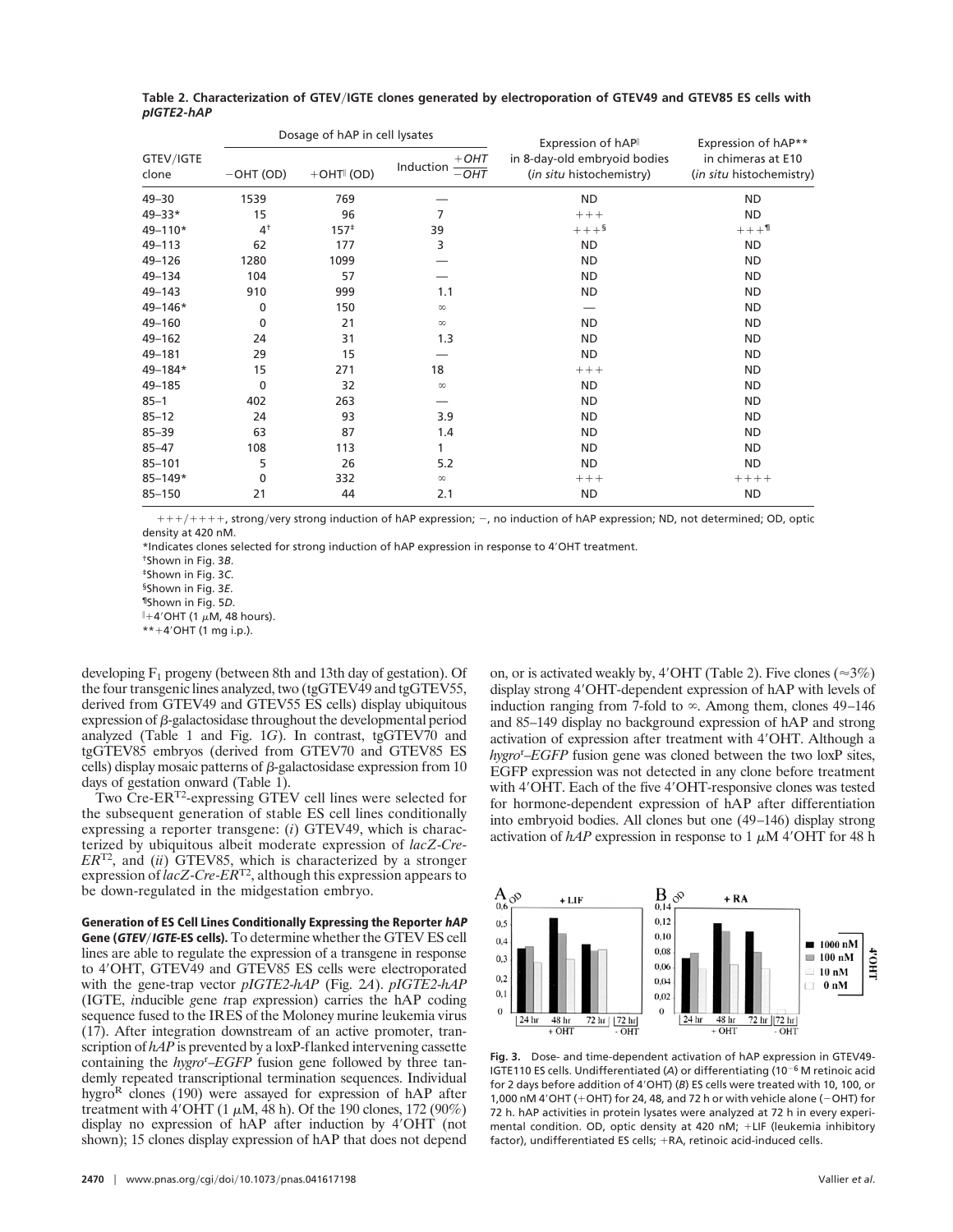

Fig. 4. Regulation of *hAP* expression by 4'OHT in the developing chimeras generated from GTEV49-IGTE110 ES cells. Foster mothers were injected with 4'OHT (1 mg i.p.) on the 7th day of gestation. Embryos were recovered the 10th day (*A*–*D*) or the 12th day of gestation (*E*) and processed for detection of *lacZ* (visceral yolk sac) and hAP activities (embryo proper). (*A* and *B*) Histochemical analysis of  $\beta$ -galactosidase expression in visceral yolk sac to identify chimeric embryos from 49OHT-injected (*B*) or mock-injected (*A*) females. (*C* and *D*) Histochemical analysis of hAP activity in 10-day-old whole-mount embryos dissected from 49OHT-injected (*D*) or mock-injected (*C*) females. (*E*) Parasaggital section of a 12-day-old hAP-positive chimera. n, neuroepithelium; se, surface ectoderm; hm, head mesenchyme; sm, somitic mesoderm; cm, cardiac mesoderm; lp, liver primordium; ys, yolk sac mesoderm; da, dorsal aorta; Ant, anterior; Post, posterior.

(Table 2 and Fig. 2 *D* and *E*). *In situ* staining of hAP activity in undifferentiated 49–110 ES cells (hereafter referred to as GTEV49-IGTE110) show that hAP expression is activated in virtually all cells after treatment with 1  $\mu$ M 4'OHT for 48 h (Fig. 2*C*). No hAP-positive cells can be detected in the untreated cell population, indicating that hAP expression is repressed fully in the absence of hormone (Fig. 2*B*).

**Optimization of 4**\***OHT-Induced hAP Expression.**In the previous assay, induction of hAP expression was tested by using  $1 \mu M$  4'OHT for 48 h, a concentration near the threshold above which 4'OHT becomes detrimental to ES cell growth. Time- and dose-response assays were carried out therefore to determine the optimal conditions required for induction of hAP expression in undifferentiated GTEV49-IGTE110 ES cells (Fig. 3*A*). A strong (25-fold) activation of *hAP* expression at 72 h is observed after treatment with 10 nM 4'OHT for 24 h. Longer treatment with 10 nM 4'OHT does not increase the level of hAP expression significantly. The use of higher concentrations of 4 $'$ OHT increases the level of hAP expression up to 32-fold (100 nM 4'OHT) or up to 36-fold (1  $\mu$ M 4'OHT), depending on the duration of hormone treatment. Time- and dose-response assays were carried out also on ES cells that were



Fig. 5. Regulation of *hAP* expression by 4'OHT in primary embryonic fibroblasts isolated from 15-day-old chimeric embryos generated from GTEV49- IGTE110 ES cells. (*A* and *B*) Histochemical analysis of hAP activity in fibroblasts cultured with 4'OHT (1  $\mu$ M, 48 h) (*B*) or with vehicle alone (*A*). (*C*) Quantification of hAP activity in protein lysates prepared from embryonic fibroblasts treated with 4'OHT for 24, 48, and 72 h with 1  $\mu$ M 4'OHT (+OHT) or for 96 h with vehicle alone (-OHT). OD, optic density at 420 nm. (Scale bars = 100  $\mu$ M.)

induced to differentiate with  $10^{-6}$  M retinoic acid (RA) for 2 days before hormone induction. Very similar results are obtained regarding both the optimal concentration of 4'OHT and the optimal duration of treatment (Fig. 3*B*). To conclude, abrupt activation of  $hAP$  expression can be achieved after treatment with 10 nM 4 $'$ OHT for as little as 24 h, both in undifferentiated ES cells and in their RA-induced derivatives.

**hAP Gene Is Switched on by 4**\***OHT in Midgestation Chimeras in Utero.**

To determine whether *hAP* expression can be activated in the developing chimeras *in utero*, GTEV49-IGTE110 cells were injected into blastocysts. At the 7th day of gestation, foster mothers were injected i.p. with 1 mg 4'OHT (16). At day 10, chimeric embryos were identified by  $\beta$ -galactosidase expression in the visceral yolk sac (Fig 4 *A* and *B*), and *hAP* expression was examined in the embryo proper (Fig. 4 *C* and *D*). Strong hAP activity is evidenced in whole-mount embryos (Fig. 4*D*). Differences in staining intensity merely reflect variations in the overall level of chimerism (data not shown). hAP-positive cells are undetectable in chimeras dissected from pregnant females injected with vehicle (Fig. 4*C*). To determine more thoroughly the spectrum of differentiated cells that are able to activate hAP expression in response to a single i.p. injection of 4'OHT, a 12-day-old chimeric fetus that had received a single injection of 4 $'$ OHT on the 8th day of gestation was processed for detection of hAP activity and sectioned serially (Fig. 4*E*). hAP-positive cells are present in a large panel of tissues, including neuroepithelium, surface ectoderm, head mesenchyme, somitic mesoderm, cardiac mesoderm, liver primordium, and yolk sac mesoderm. Only the red blood cells within the dorsal aorta display little or no hAP-staining. This result shows that hAP is expressed in virtually all tissues in the 12-day-old chimera after activation by 4'OHT.

**hAP Gene Is Switched on by 4**\***OHT in Primary Embryonic Fibroblasts Prepared from Chimeric Fetuses.** We next wanted to determine whether expression of hAP could be activated by 4'OHT in primary embryonic fibroblasts isolated from chimeras made from GTEV49-IGTE110 ES cells. Chimeric embryos at the 15th day of gestation are identified on the basis of  $\beta$ -galactosidase expression in the visceral yolk sac (not shown). Primary embryonic fibroblasts are isolated, selected in G418 and hygromycine B to kill host-derived cells, and treated with  $1 \mu M$  4'OHT for 48 h. All the embryonic fibroblasts are shown to activate *hAP* expression in response to hormone (Fig. 5*B*). No *hAP*-positive cells are evidenced in the untreated cell population (Fig. 5*A*). **BIOLOGY**